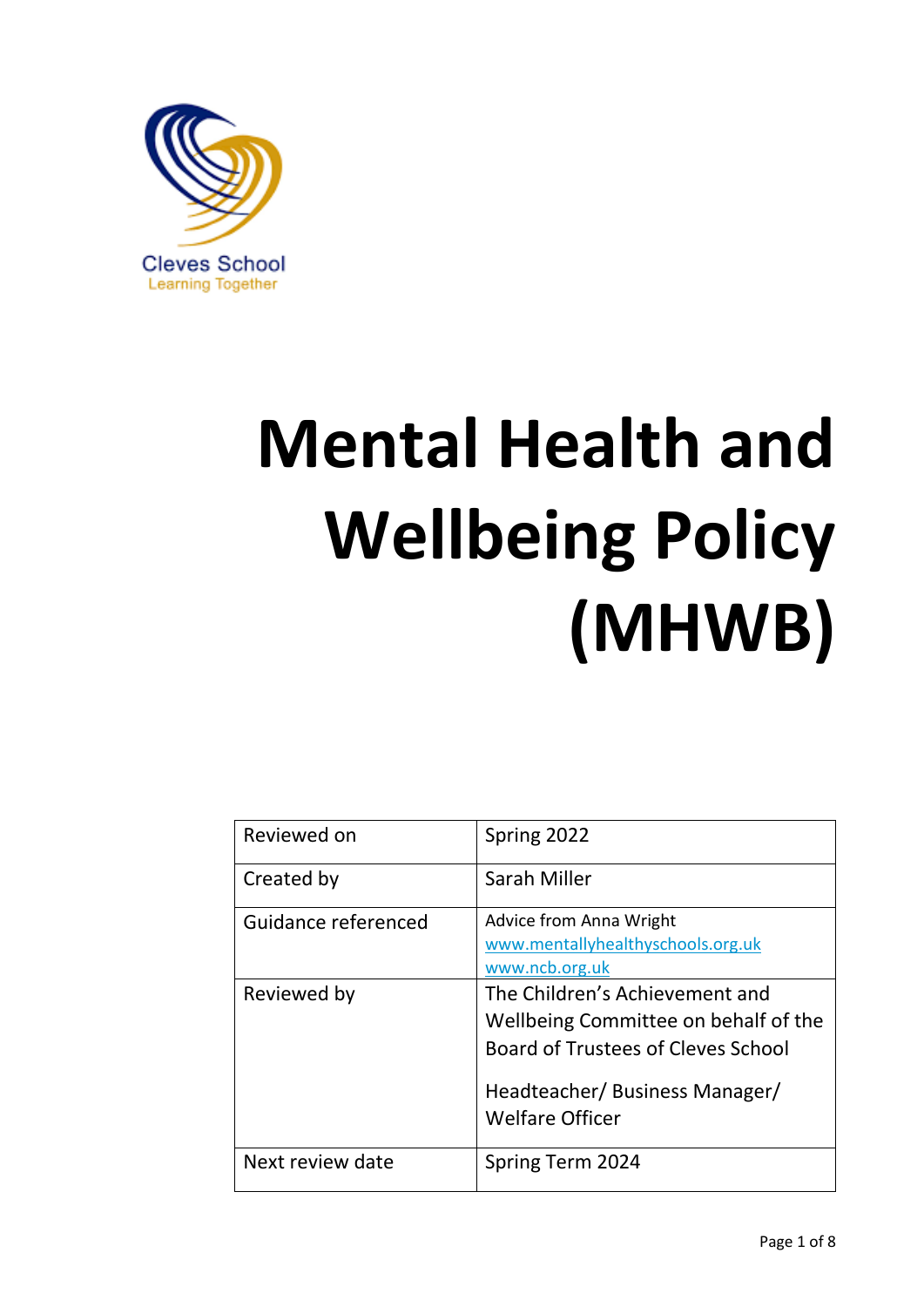## **Contents**

- 1.0 Introduction
- 2.0 Aim of Policy
- 3.0 Mental Health and Wellbeing Vision Statement
- 4.0 Key Staff Members
- 5.0 Risk Factors
- 6.0 Identification of Mental Health and Wellbeing Issues
- 7.0 Teaching about Mental Health
- 8.0 Working with Parents
- 9.0 Support available in school
- 10.0 Signposting
- 11.0 Staff Mental Health and Wellbeing
- 12.0 Useful Mental Health and Wellbeing Links
- 13.0 Training
- 14.0 Evaluation

## **1.0 Introduction**

'*Mental health is a state of well-being in which every individual realises his or her own potential, can cope with the normal stresses of life, can work productively and fruitfully, and is able to make a contribution to her or his community'. (World Health Organisation)*

At Cleves School, we aim to promote positive mental health for every child and every member of our staff. We pursue this aim using both whole school approaches and specialised, targeted approaches aimed at vulnerable children. In addition to promoting positive mental health, we aim to recognise and respond to mental ill health. By developing and implementing practical, relevant and effective mental health policies and procedures, we can promote a safe and stable environment for all children at Cleves. This includes children affected both directly and indirectly by mental ill health. This policy describes the school's approach to promoting positive mental health and wellbeing. This policy is intended as guidance for all staff including non-teaching staff and governors.

# **2.0 The Aim of this Policy**

To promote positive mental health in all children and staff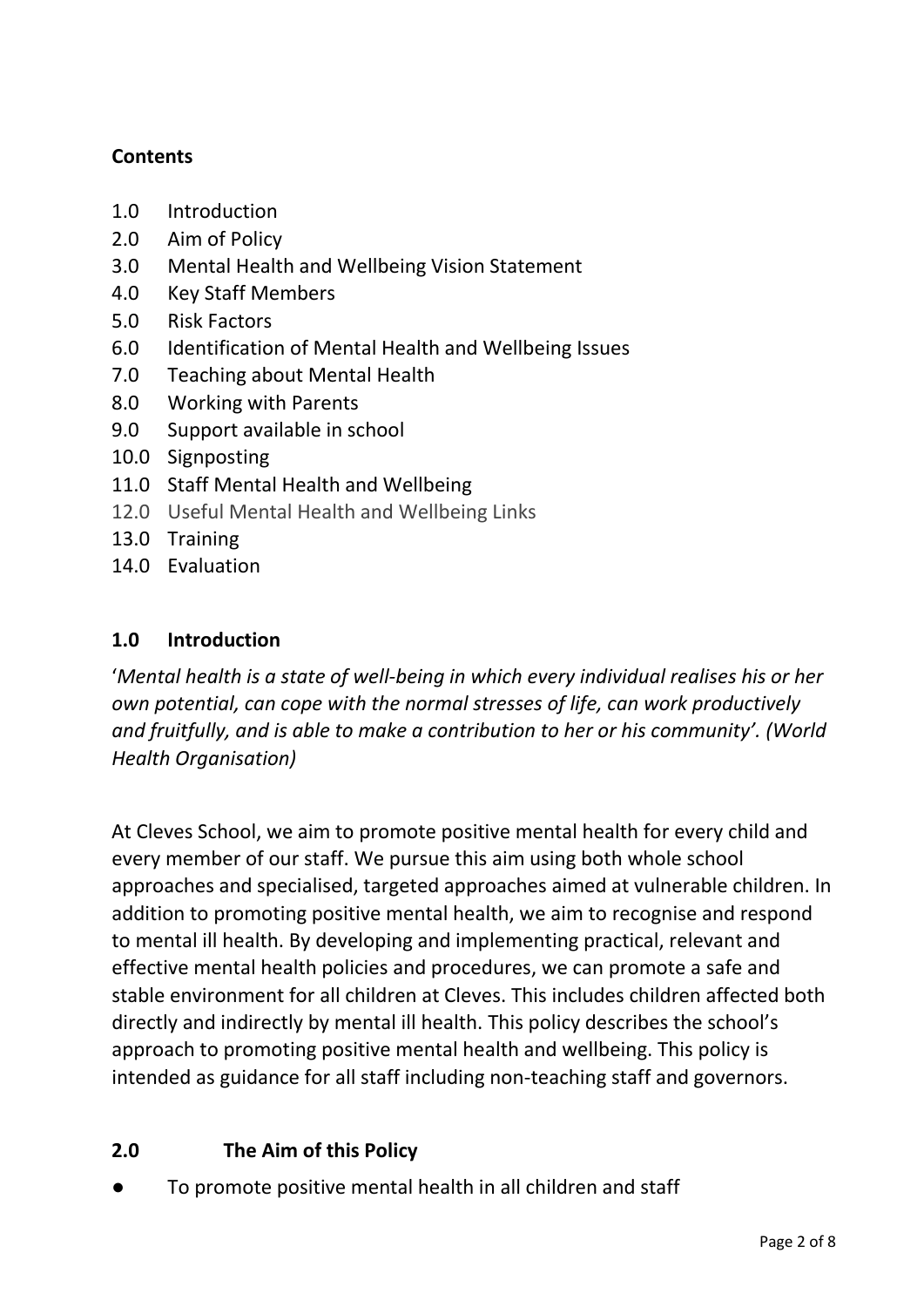- To promote and open culture which increases understanding and awareness of mental health issues
- Build awareness with staff to the early warning signs of mental ill health

To identify how we provide support to those affected by mental health (directly or indirectly) at Cleves School

#### **3.0 Mental Health and Wellbeing Vision Statement**

In Spring 2020, three working parties were set up to create and design our vision statement. Children, parents and teachers made up a working party each. Each working party then spent time alone to discuss what they felt were the most important things to consider for the MHWB provision we provide at Cleves. Once they had brainstormed their ideas and had time to consider their thoughts and feelings, the following vision statement was written taking all of their ideas and considerations into account:

*'At Cleves we aim to provide a safe, caring environment in which we support the well-being of all of our children, staff and parents. We put well-being at the heart of our community and aim for learning and personal well-being to go hand in hand. We recognise both children and staff for their strengths and try to support them in developing resilience to tackle any weakness, so that they can grow and feel good about themselves.'*

## **4.0 Key Staff Members**

This policy aims to ensure all staff take responsibility to promote the mental health of children at Cleves, however key members of staff have specific roles to play:

- Designated Safeguarding Lead
- SENCO
- Pastoral Team
- Welfare Officer

Any member of staff who is concerned about the mental health or wellbeing of a child should immediately make a referral to the Designated Safeguarding Lead following the Safeguarding and Child Protection Policy.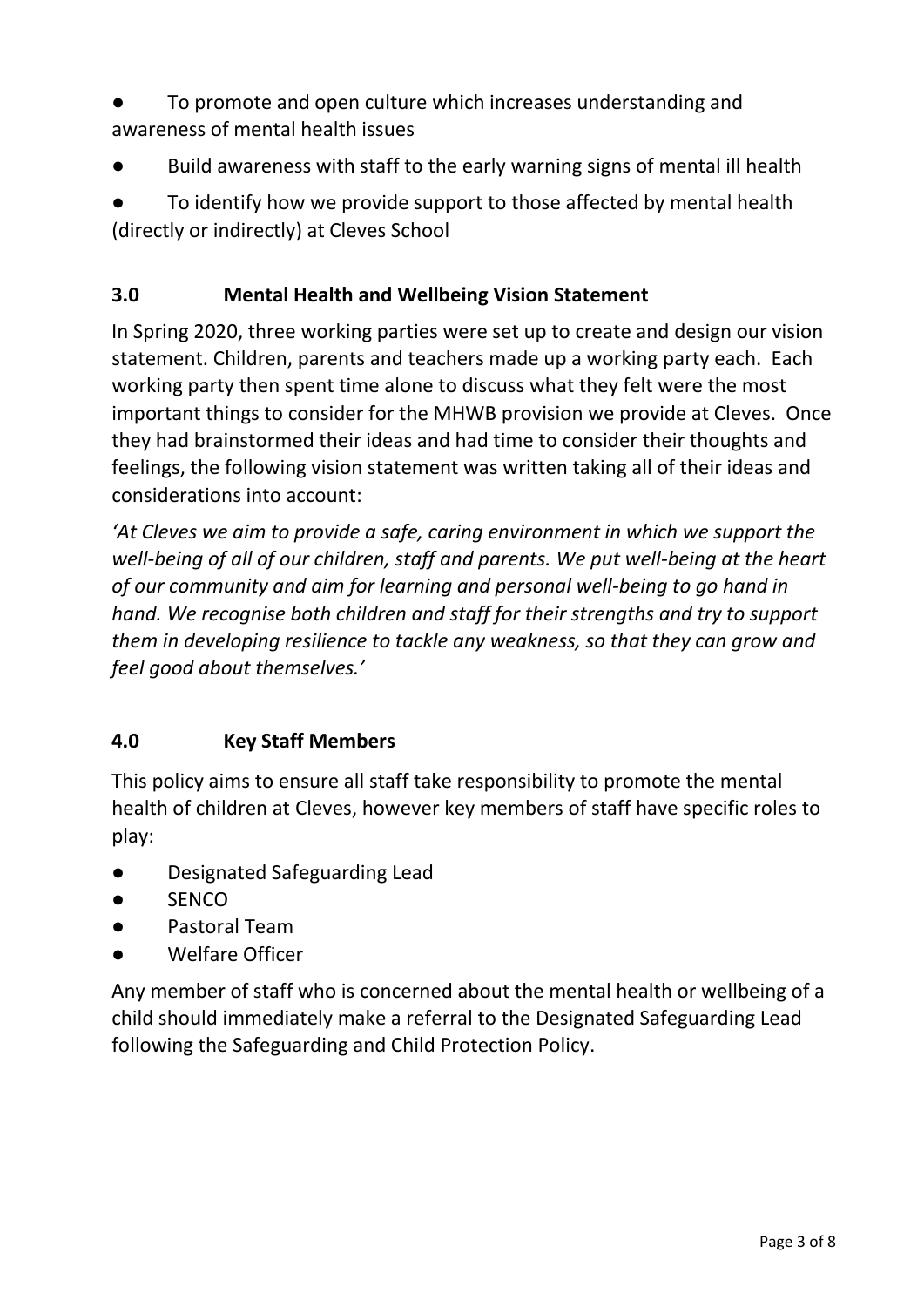## **5.0 Risk Factors**

Certain characteristics put some pupils at more risk of developing mental health problems than others. These risks can relate to the child themselves, to their family, to their community or life events.

#### **In the child:**

- Genetic influences
- Learning disabilities
- Specific development delay or neuro-diversity
- Communication difficulties
- Difficult temperament
- Physical illness
- Academic failure
- Low self-esteem

#### **In the family:**

- Overt parental conflict including domestic violence
- Family breakdown (including where children are taken into care or adopted)
- Inconsistent or unclear discipline
- Hostile and rejecting relationships
- Failure to adapt to a child's changing needs
- Physical, sexual or emotional abuse or neglect
- Parental psychiatric illness
- Parental criminality, alcoholism or personality disorder
- Death and loss including loss of friendships

#### **In the school**

- Bullying
- Discrimination
- Breakdown in or lack of positive friendships
- Peer pressure
- Poor pupil to teacher relationships

#### **In the community**

- Socio-economic disadvantage
- Homelessness
- Disaster, accidents, war or other overwhelming events
- Discrimination
- Other significant life events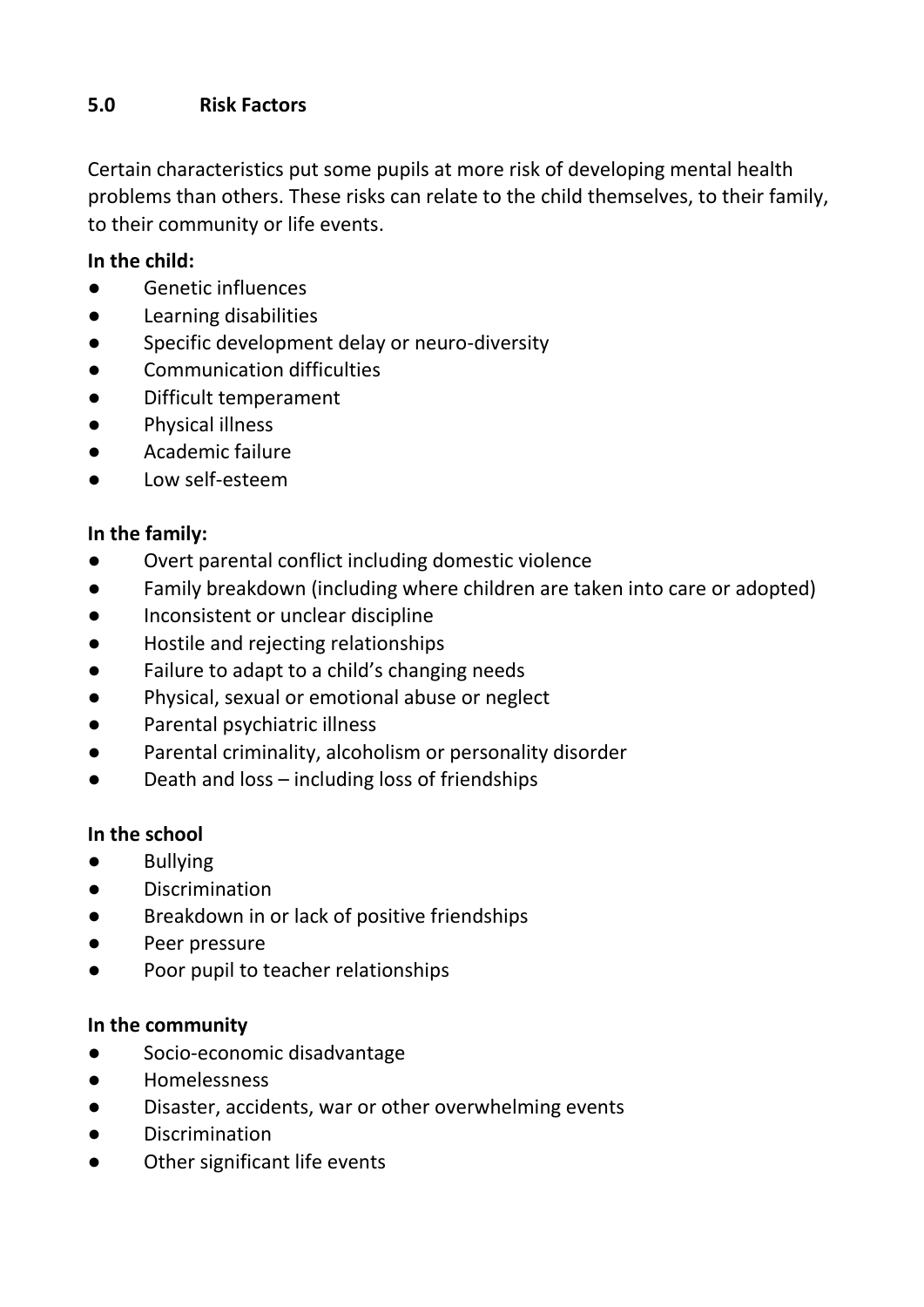*(Taken from "Mental Health and Behaviour in Schools", Department for Education 2016)*

## **6.0 Identification of Mental Health and Wellbeing Issues**

Issues/warning signs which could affect children at Cleves School:

- Bullying or becoming socially withdrawn
- Changes in eating/sleeping habits
- Academic pressure
- Parental divorce or separation
- Peer Pressure
- Arrival of new sibling
- Anxiety
- **Bereavement**
- Self-harm
- Expressing negative feelings
- Secretive behaviour

School staff may become aware of warning signs which could indicate a child is experiencing mental health or emotional wellbeing issues. These warning signs should **always** be taken seriously and staff observing any of these warning signs should communicate their concerns with the Designated Safeguarding Lead at Cleves School as set out in section 4.0 of this policy – Key Members of Staff.

## **7.0 Teaching about Mental Health and Wellbeing**

The skills, knowledge and understanding needed by our children to keep themselves and others physically and mentally healthy and safe are included as part of our PSHE curriculum, special weeks and assemblies.

The specific content of lessons and initiatives will be determined by the age and needs of the children and their cohort, but there will always be an emphasis on enabling children to develop the skills, knowledge, understanding, language and confidence to seek help, as needed, for themselves or others.

## **8.0 Working with Parents**

In order to support parents with their child's positive mental health and wellbeing we will:

● Highlight sources of information and support about common mental health issues on our school website.

● Ensure that all parents are aware of who to talk to, and how to go about this, if they have concerns about their own child or a friend of their child.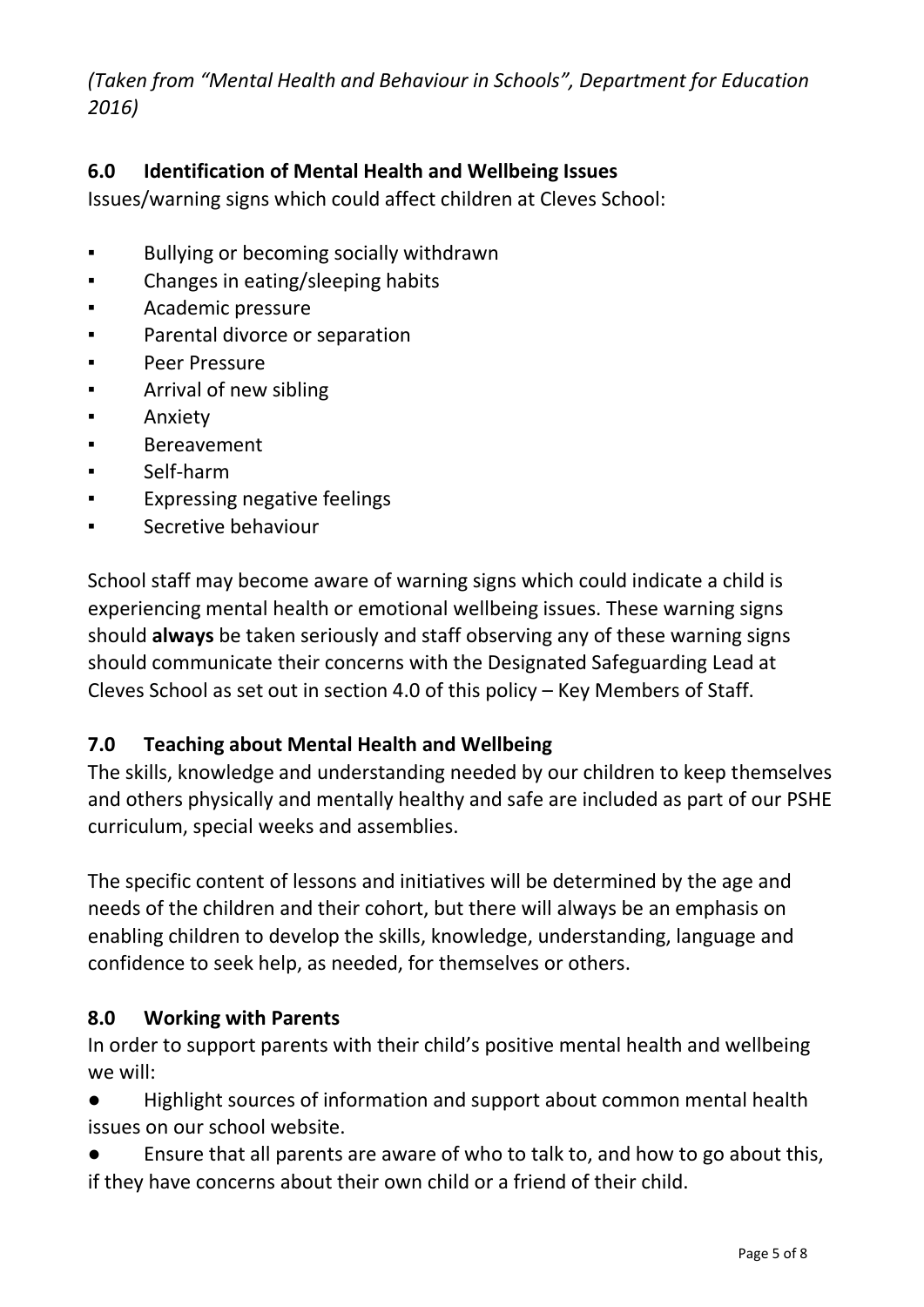- Make our mental health policy easily accessible to parents.
- Share ideas about how parents can support positive mental health in their children through our information sessions, website and other communications.
- Keep parents informed about any mental health topics covered within the PSHE curriculum.

## **9.0 Support available in school**

Cleves School is proud of the initiatives we offer to our children and parents. They can be outlined as follows:

- Designated Welfare Officer who can support children and families.
- Targeted intervention groups to support children such as drawing and talking, space learning
- Nurture room  $-$  a safe place for identified children to use at breaks and lunchtimes
- Regular nurture group sessions.
- Two counsellors who see a variety of children and parents.
- Access to a school nurse
- **Behavior support**
- Education psychologist
- CAMHS
- Speech and Language
- In house physiotherapist
- In house Speech and Language therapist
- A Wellbeing Committee made up of pupils, parents, governors and staff.

Wellbeing Champion Council. The Wellbeing Champions meet once every half term to discuss any concerns or issues the children feel need to be addressed at the school. They also come up with ideas for special initiatives around mental health and wellbeing.

Partnerships are key if successful pupil outcomes are to be achieved. Cleves collaborates with a wide range of partners to ensure that children in our school can achieve to the best of their abilities.

#### **10.0 Signposting**

We ensure that staff, pupils and parents are made aware of sources of support within school and in the local community.

Relevant sources of support are displayed in communal areas and corridors. We regularly highlight sources of support to parents and staff by a monthly wellbeing newsletter for parents and staff. The school website also signposts parents to some useful webpages on a range of topics.

#### **11.0 Staff Mental Health and Wellbeing**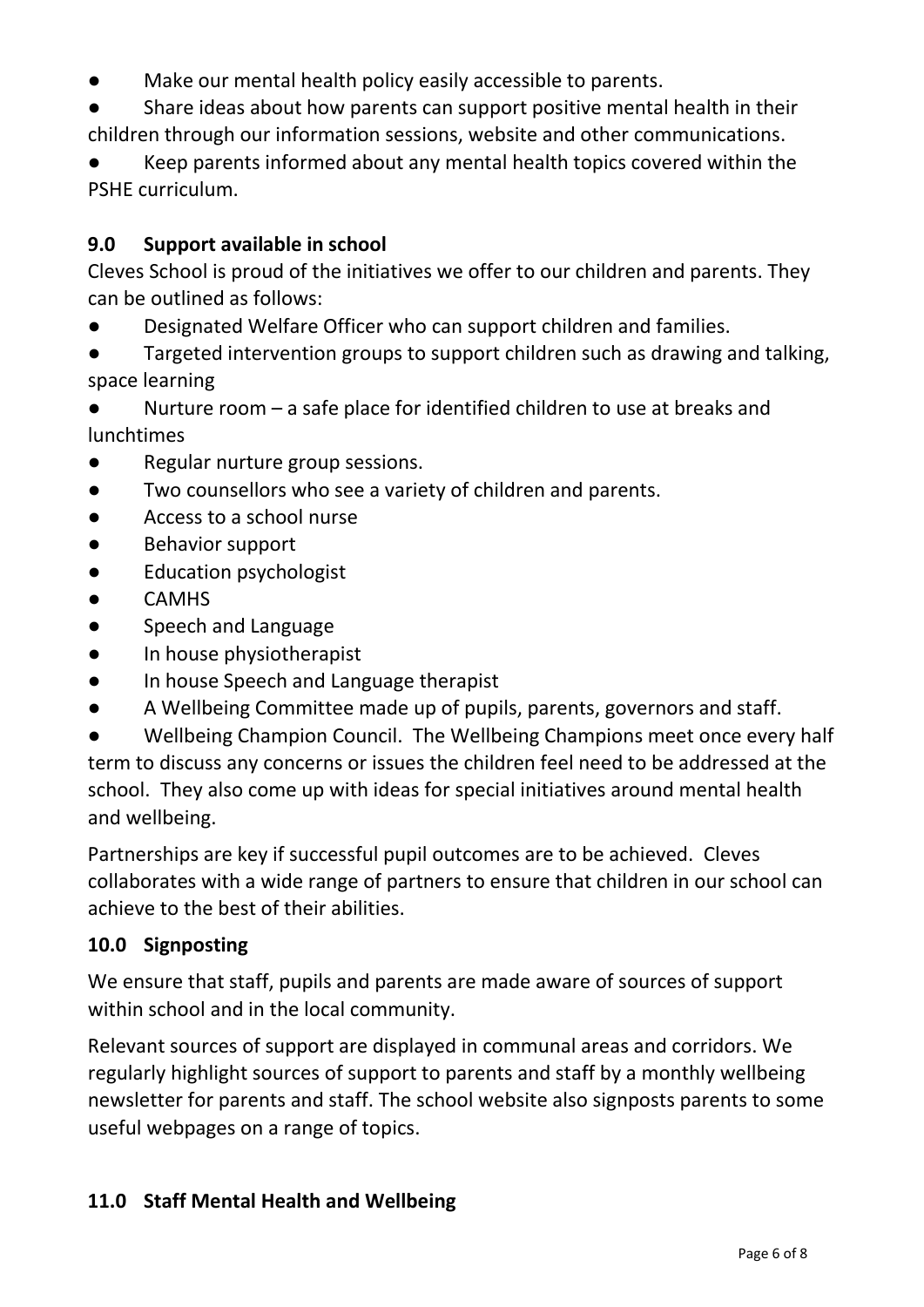At Cleves, we recognise that our staff are our most important resource and are valued, supported and encouraged to develop personally and professionally within a caring, purposeful learning community. We recognise that there is a direct correlation between the wellbeing of our staff and the wellbeing of our pupils, and that the culture and ethos of a school are determined by the extent to which staff work towards a shared vision.

We believe that it is essential that all staff feel part of a valued team, have the opportunity to express their views and are supported to manage their workload within a culture that supports a healthy work-life balance.

The purpose of this policy is to ensure that we embrace the many school practices that support staff health and wellbeing, to minimise the harmful effects of stress and ensure that there is cohesion in working towards health and wellbeing for all staff. It outlines some of the ways in which we commit to maintaining staff wellbeing and it recognises that each individual member of staff and their circumstances are different but provides an overview of the basis on which everyone can contribute, and expect to be treated.

#### **Aims**

We aim to ensure that our school:

- supports staff mental health and wellbeing
- minimises stress where possible
- helps staff to keep a healthy work-life balance
- helps staff to manage their family and work responsibilities
- ensures staff feel valued
- recognises and promotes the importance of a happy team
- involves staff in decision making
- takes account of equality implications.

## **12.0 Useful Mental Health and Wellbeing Links**

Young Minds - The UK's leading charity committed to improving the wellbeing and mental health of children and young people. Information for young people and parents including a parent helpline<https://youngminds.org.uk/>

Childline - Counselling online and on the phone anytime

#### <https://www.childline.org.uk/>

Heads Together - A mental health initiative spearheaded by The Duke and Duchess of Cambridge and Prince Harry, which combines a campaign to tackle stigma and change the conversation on mental health<https://www.headstogether.org.uk/> Kooth - Free, safe and anonymous online counselling every day until 10pm <https://kooth.com/>

Kidscape - Information and resources to prevent bullying <https://www.kidscape.org.uk/>